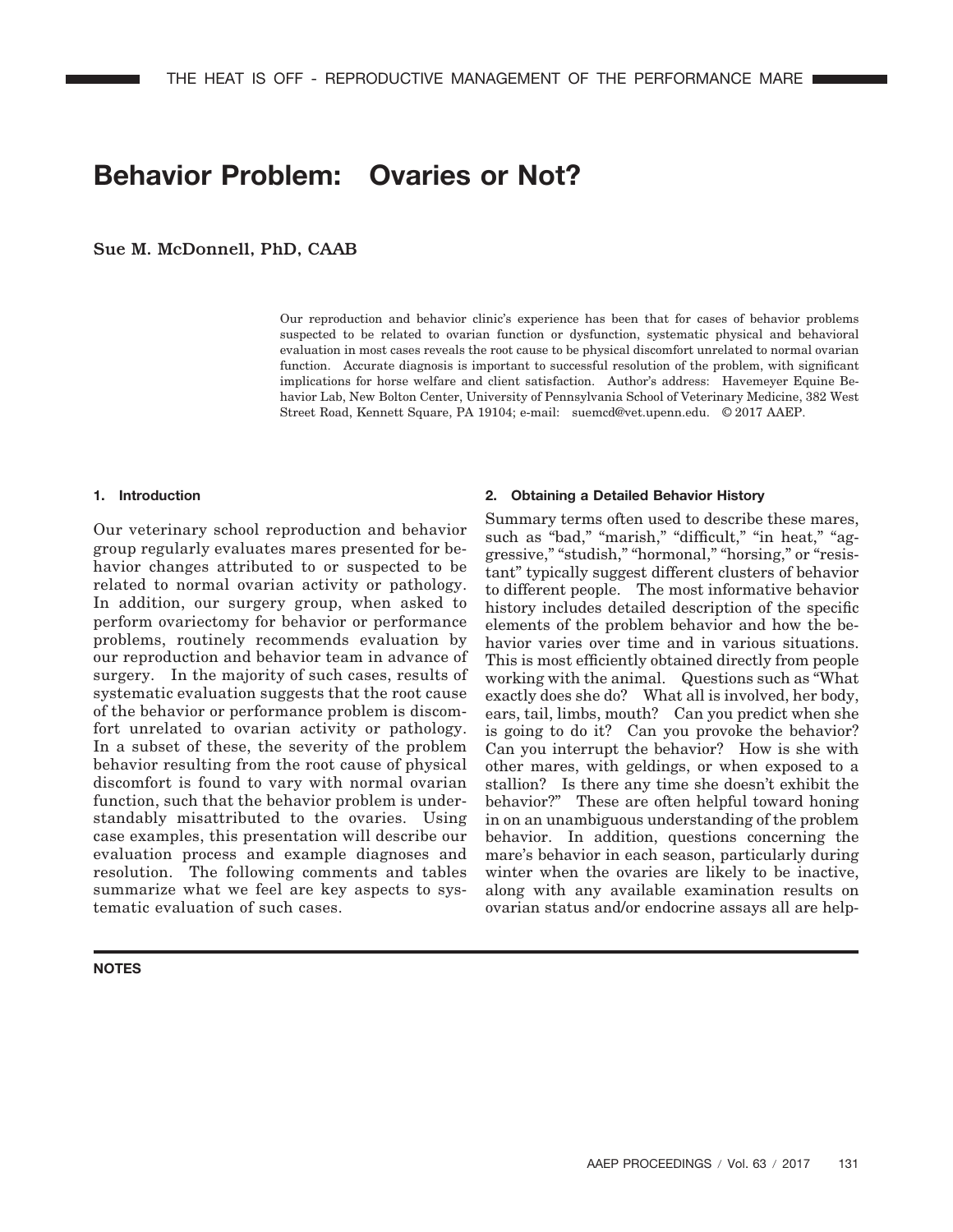| Table 1.                            |                                                                        |                                                                                                                                                                     | Behavior of Estrus and Diestrus Compared to Behaviors Often Misattributed to Ovarian Function/Dysfunction                                                                                                       |                                                                                               |                                                                                                                                         |                                                                                                                                      |
|-------------------------------------|------------------------------------------------------------------------|---------------------------------------------------------------------------------------------------------------------------------------------------------------------|-----------------------------------------------------------------------------------------------------------------------------------------------------------------------------------------------------------------|-----------------------------------------------------------------------------------------------|-----------------------------------------------------------------------------------------------------------------------------------------|--------------------------------------------------------------------------------------------------------------------------------------|
|                                     | Tail                                                                   | Urination/Defecation                                                                                                                                                | General Behavior                                                                                                                                                                                                | Posture                                                                                       | Leaning                                                                                                                                 | Vocalization                                                                                                                         |
| Estrus                              | Off perineum, exposing vulva                                           | Frequent urination with full<br>bouts of clitoral eversion<br>estrus stance, prolonged                                                                              | Increased social interest and<br>activity; approach males                                                                                                                                                       | Sawhorse mating stance                                                                        | Toward stallion                                                                                                                         | Call to stallion                                                                                                                     |
| Diestrus                            | Down relaxed; clamped,<br>agitated swishing if pressed                 | ళ<br>frequency, volume<br>Ordinary urination<br>posture                                                                                                             | Move away from/resist stallion;<br>Squeal/kick/strike if pressed                                                                                                                                                | challenged; threatening if<br>Nothing unusual when not<br>pressed                             | Away from stallion                                                                                                                      | Squeal or grunt if<br>pressed                                                                                                        |
| Androgen exposure                   | High when socially stimulated<br>(male or female)                      | Stallion-typical elimination-<br>Flehmen, defecating in<br>covering of excrement,<br>investigation and<br>pehavior<br>one area or along<br>boundaries)<br>marking l | interest in mares; offensive<br>"headstrong," quick to bite,<br>strike, kick; stallion-typica.<br>defecation pattern; sexual<br>aggression toward males<br>described as "in charge,<br>Socially animated, often | when socially stimulated<br>Arched neck, prancing gait                                        | mare, arch neck while<br>estrus, may lean into<br>If exposed to a mare in<br>performing stallion-<br>typical olfactory<br>investigation | Stallion-typical calls to<br>approaching mares<br>or stallions; squeal<br>vocalizations in<br>close contact to<br>and grunt<br>males |
| Urogenital discomfort               | Frequent lifting off perineum,<br>swishing, without social<br>pressure | bouts of clitoral<br>straining to urinate<br>Frequent urination or<br>prolonged<br>eversion                                                                         | area, "sour" or "crabby" with<br>sensitive to touch of caudal<br>caudal abdomen or udder<br>Restless, gaze back toward<br>handlers or herd mates.<br>abdomen, flank                                             | shifting, limb lifting and/or<br>stamping/kicking out<br>Frequent hind weight                 | press hindquarters and/or<br>rub tail against walls or<br>Away from challenge; may<br>fences                                            | animated outbursts<br>May squeal during                                                                                              |
| Musculoskeletal<br>discomfort       | Agitated swishing, perineal<br>slapping                                | Usually normal                                                                                                                                                      | at ease to relatively normal;<br>Variable from continuously ill<br>frequent limb lifting and<br>weight shifting                                                                                                 | stretches; frustration head<br>Frequent weight shifting on<br>limbs; frequent neck<br>shakıng | Usually none                                                                                                                            | Usually none                                                                                                                         |
|                                     | Abdominal discomfort Swishing, slapping perineum                       | Usually normal                                                                                                                                                      | toward and nuzzle abdomen<br>Restless, may gaze back                                                                                                                                                            | Frequent bouts of tongue<br>extensions, lip licking                                           | May press abdomen into<br>walls                                                                                                         | animated outbursts<br>Squeal or grunt with<br>sharp pain or                                                                          |
| Submissive guarding<br>(fear, pain) | Clamped, swishing, ringing                                             | clamping or swishing tail<br>Squirting urine while                                                                                                                  | movements, hyper-reactive<br>Worried glassy-eyed facial<br>expression and ear                                                                                                                                   | Cowering, tail tucked                                                                         | Away from challenge                                                                                                                     | extremely pressed<br>Squeal or grunt if                                                                                              |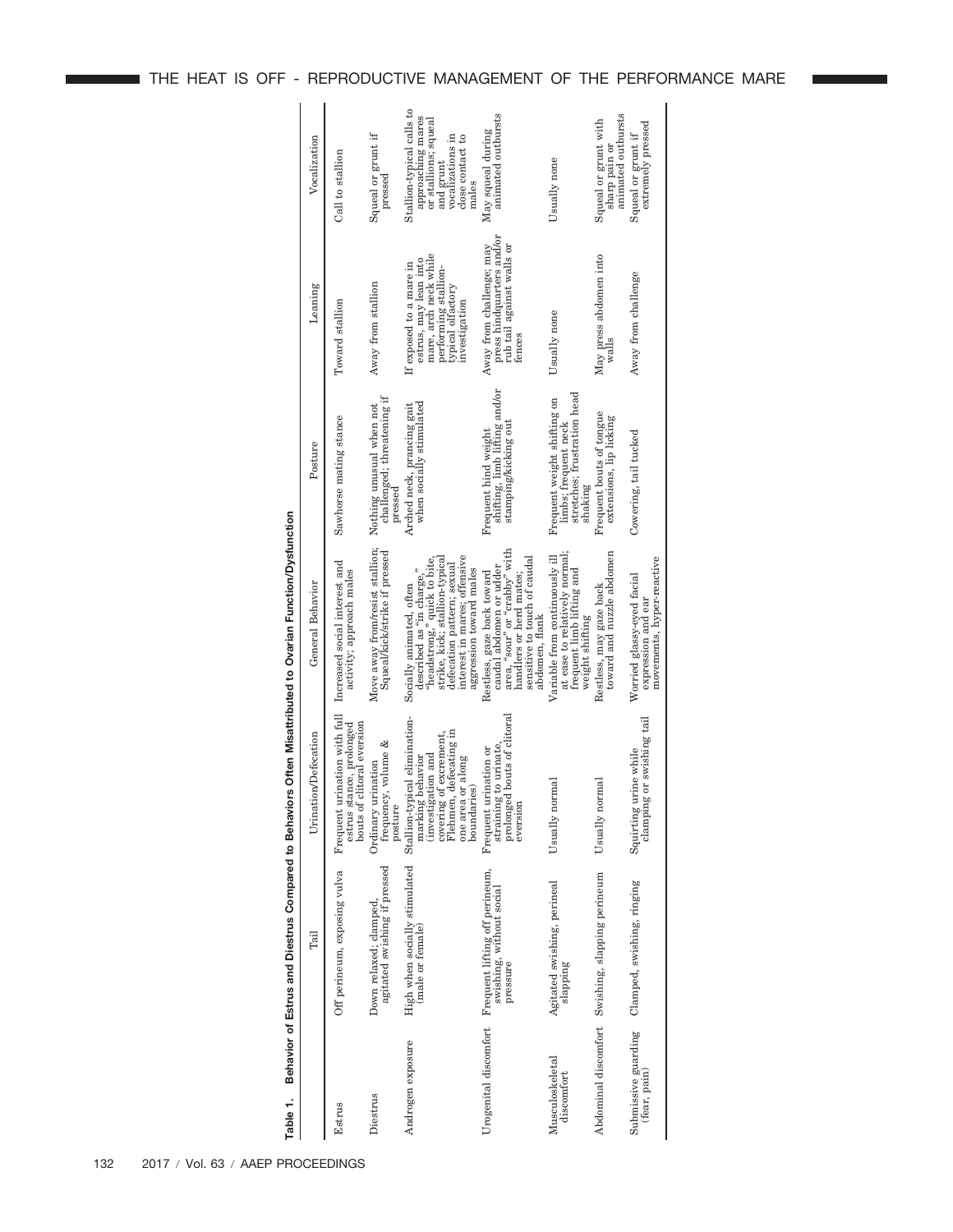

Fig. 1. Estrus posture.

ful. For example, if the problem behavior truly is behavior resulting from estrus, and it has continued during winter anestrus, then ovariectomy is not likely to improve the behavior, and may actually make matters worse.

When taking the history, observing examples of the problem behavior can be informative. Clients often can provide video-recorded examples of the problem behavior, and in some cases can reliably predict or provoke the problem behavior for direct observation.

Table 1 summarizes specific behavioral elements of estrus and diestrus compared with behaviors often misattributed to ovarian function or dysfunction. This rubric can be quite helpful for structuring discussion of the problem behavior history with clients and caretakers. In many instances, there is considerable misunderstanding of the specific elements of normal estrus, diestrus, and stallion-like behavior. Fig. 1, depicting the key postural elements of estrus, along with similar line drawings and photographs illustrating specific stallion-typical postures and behaviors as well as specific elements of stallion-mare interactive sequences can also be useful in this regard.<sup>1</sup>

# **3. Making a Diagnostic Plan**

In most of the cases we evaluate, the history suggests that physical discomfort may be either the root cause or a principal factor contributing to the problem behavior that should be ruled out before recommending interventions aimed at the ovaries. Table 2 summarizes the evaluations we consider. We find it most time- and cost effective to begin with a reproductive tract exam so that we know ovarian status at the time and can rule out any abnormalities or potential sources of urogenital discomfort. This is coordinated with a 24-hour videotaped sample of the mare for evaluation of behavioral

#### **Table 2. Diagnostic Evaluations**

24-hour video behavior evaluation

- Scan for patterns of behavior suggesting discomfort; observe urination frequency, posture, stream; observe defecation pattern (male or female) and elimination marking behavior
- Directly observe behavior in response to social challenges Present feces from mare, stallion; observe response to estrus detection with stallion; observe response to estrus and disetrus mares
- Reproductive tract examination
- Palpation and ultrasound per rectum: ovarian activity, uterus, cervix

Speculum exam of vagina

Endocrine assays

Ovarian steroids, inhibin, anti-Müllerian hormone,

- testosterone as indicated to address stallion-type behavior Abdominal ultrasound
- As indicated by behavior findings (observed signs of discomfort)
- Nuclear scintigraphy

As indicated by behavior and/or physical exam findings Diagnostic analgesia trial with video behavior evaluation

As indicated by behavior and/or physical exam findings Neurologic examination

As indicated by behavior and/or physical exam findings

signs of discomfort.<sup>2,3</sup> For mares alone in a stall, animated bucking, kicking out, kicking walls, slapping the abdomen against walls or backing into or rubbing the hindquarters into walls or objects, self biting, pawing (other than in anticipation of feeding), and frequent frustration head shaking all are commonly misinterpreted as especially demonstrative estrus or diestrus, but more often are indications of physical discomfort. Squeal or grunt vocalizations, frequent urination or defecation, although normal responses to social provocation during various stages of estrus or diestrus, in the absence of social stimulation or pressure, also more often are the result of physical discomfort. In painful mares, these behaviors can also occur in response to any handling or social pressure, which can understandably complicate interpretation.

Depending on the finding of video behavior evaluation, various challenges can be arranged to confirm suspected conditions. For example, should the mare's behavior in her stall suggest male-type behavior, the mare's behavior in response to exposure to excrement of stallions or exposure to mares in estrus and diestrus or their excrement can be useful in confirming male-type behavior. Exposure to other mares or to stallions while observing the behavioral response of both the subject mare and the stimulus animal can also provide insight.

### **4. Example Diagnoses**

Table 3 lists various abnormalities that were diagnosed as the root causes of objectionable behavior in mares where the problem behaviors had initially been misattributed to ovarian function or dysfunc-